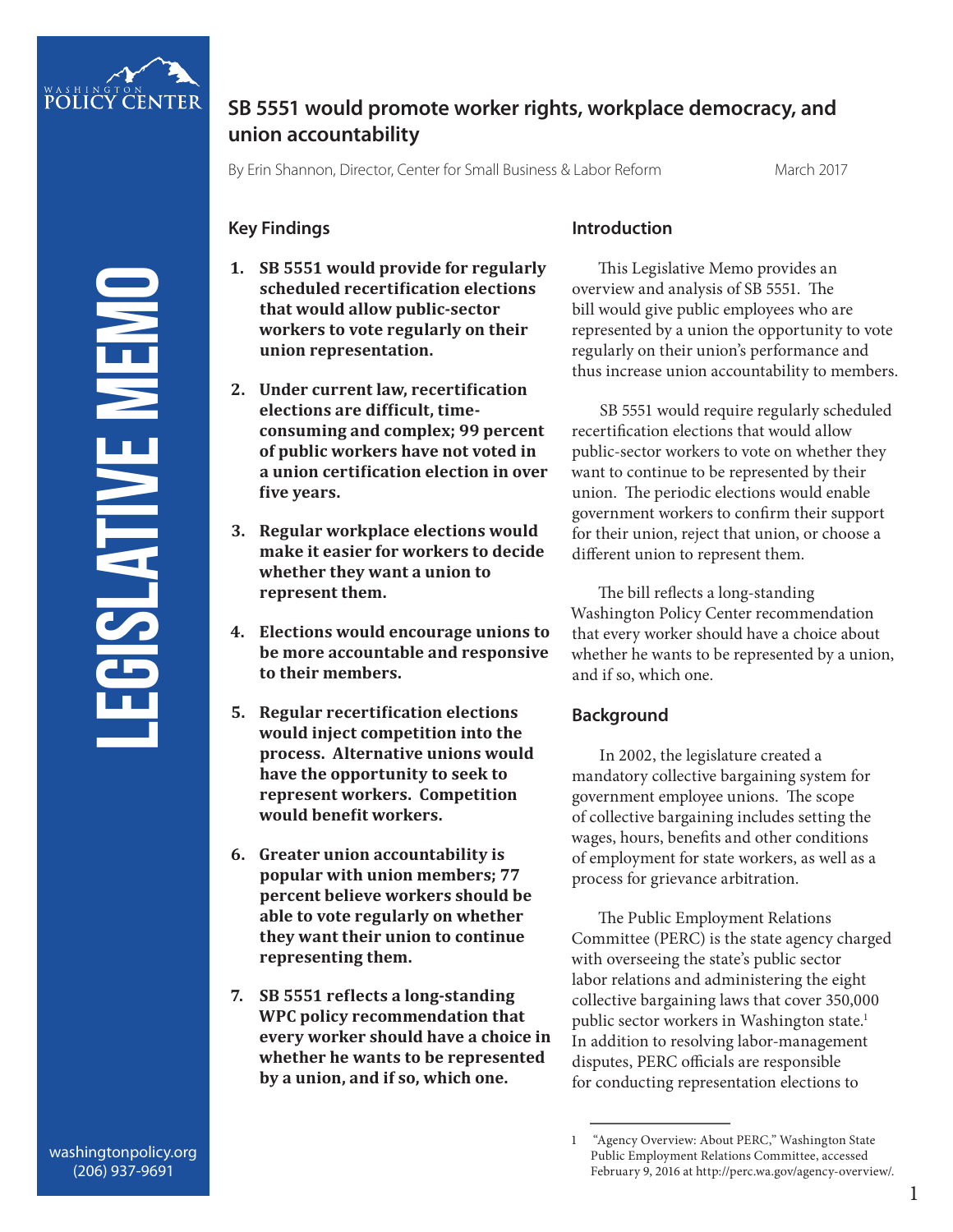determine whether public employees want to be represented by a union.

Once a union is certified as the representative for a group of public employees, they become a bargaining unit and the union becomes their exclusive bargaining agent. Unions do not need to earn employees' support to remain the sole bargaining representative. The union represents those workers indefinitely, unless it is decertified by union members in a special workplace election.

Decertifying a public sector union is a difficult, time-consuming and complex process. Government employees covered by a current collective bargaining agreement who no longer want to be unionized, or want to change which union represents them, must meet a difficult standard in a very limited period of time.

Individuals or small groups of workers cannot file a petition to remove themselves from a larger bargaining unit. A petition to decertify or change unions must cover all workers in the entire unit. Accordingly, to change their representation workers must demonstrate a "showing of interest," defined as the written support of at least 30 percent of the workers in their bargaining unit who are represented by the union. And they may only file the petition during a short 30-day "window period," which has a start and end date determined by the expiration date of the current collective bargaining agreement. 2

For most state employees, the 30-day window can only begin 120 days before the expiration of the contract. 3 If a union contract lasts three years, workers seeking a decertification election have only a single fourweek period out of 156 weeks to ask for one.

The difficulty in decertifying or changing public sector union representation means it is not a frequent occurrence. There are over 2,000 public sector bargaining units representing around 350,000 workers in<br>2  $\overline{C}$  "Representation FAQ: What do I need to know to file

3 Ibid.

Washington state. Between 2010-2015, public employees filed 89 petitions to decertify or change the government union that represents them. Of the 80 petitions that qualified for a vote, workers voted to decertify their union 15 times and voted to change the union that represents them 33 times. 4

The number of workers covered by the 80 petitions totals just over 3,700. This means slightly more than one percent of the state's 350,000 unionized public workers have had the opportunity to vote on the union that represents them over the past five years. The other 99 percent of unionized government workers have had no say at all.

#### **Policy Analysis**

SB 5551 would require the Public Employment Relations Committee to hold union re-certification elections via secret ballot for bargaining representatives every four years. Public employees would have the option of voting to recertify their union and continue current representation, replacing their union with another one, or eliminating union representation altogether.

If a majority of workers who vote choose to replace their union, the new union could end the existing labor/management contract 60 days after its (the new union's) certification.

If a majority of workers select no union representation, then the existing contract would end on its normal expiration date, or its third anniversary date, whichever is sooner. No attempt to unionize that workplace could be raised within one year of an attempted certification or a successful decertification.

Regularly scheduled union re-elections would make it easier for workers to decide whether they want a union to represent them. The current process of requiring workers to proactively seek decertification, combined with the restricted "window period", is unnecessarily burdensome and restrictive. It also places dissenting workers in the public<br>4 "By the Numbers: Union Decertifications in

a representation petition?" Washington State Public Employment Relations Commission, accessed February 9, 2016 at http://perc.wa.gov/representation-faq/.

Washington," by Maxford Nelson, Freedom Foundation, February 7, 2014, at www.myfreedomfoundation.com/ blogs/liberty-live/numbers-union-decertificationswashington.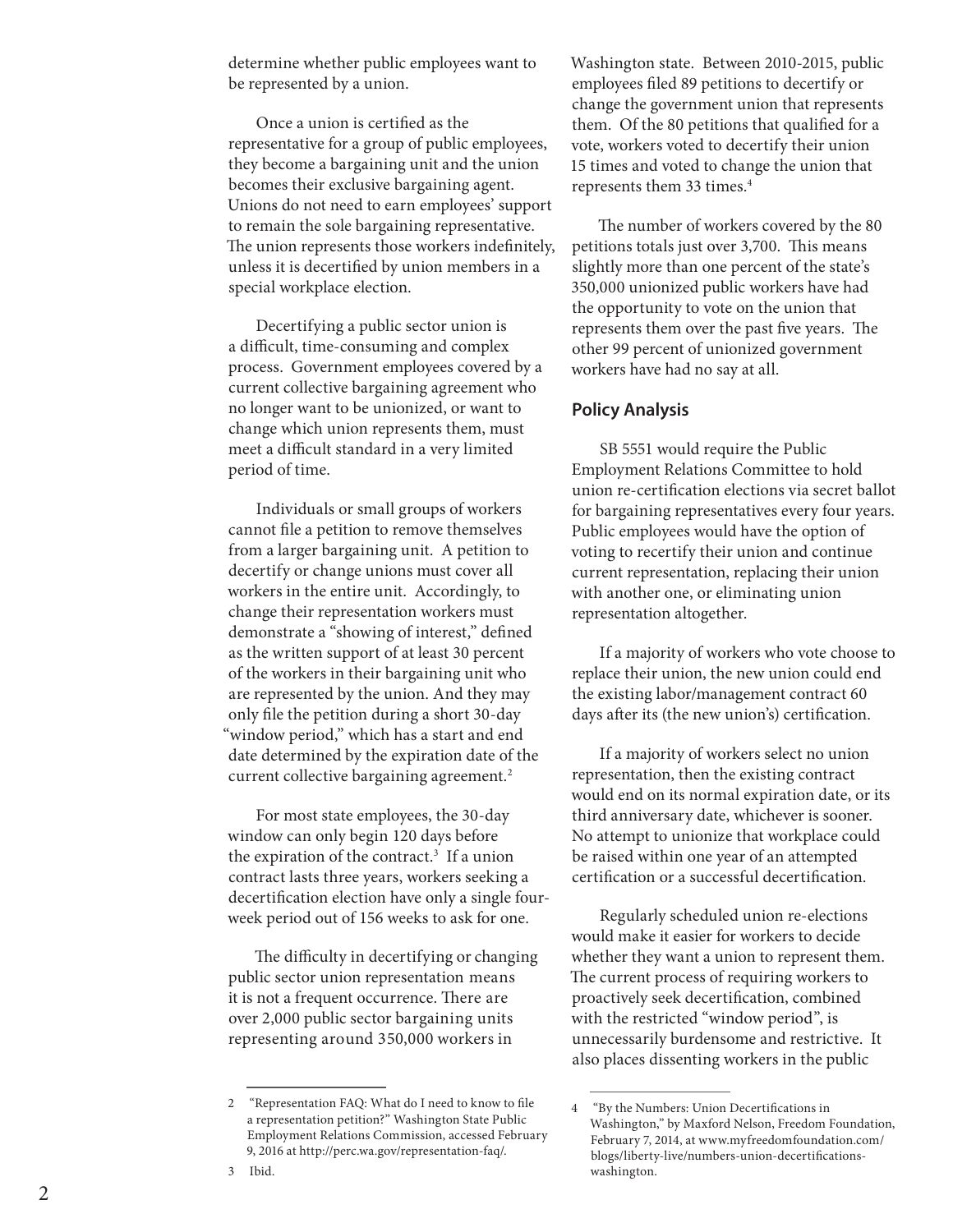crosshairs of the government union. If the decertification petition is not successful, those who supported the effort face ostracism and even retaliation from their pro-union coworkers and union officials.

A standing re-certification election in which workers cast secret ballots would allow workers to participate in workplace democracy without having to navigate the complex decertification process, and the public exposure that can come with it. Workers would have input into who represents them and their privacy would be protected, allowing them to make the decisions about what representation is best for them.

Regular union elections would encourage labor officials to be more accountable and responsive to workers. Currently unions hold a monopoly; the difficult decertification process means they will effectively remain workers' exclusive bargaining representative indefinitely. Workers who are not satisfied with their union often find it easier to keep silent, and tolerate their union representation rather than challenge it.

Under SB 5551, union officials would have to routinely convince workers of their value, just as elected representatives do when they run for re-election.

The regular union elections proposed by the bill would also inject competition into the process. Alternative unions would have the opportunity to compete for the dues of those workers. As with businesses in the free market, competition between government unions would keep costs low, encourage change and innovation, and drive increased efficiency and improved customer service.

Not surprisingly, union officials argue the regular re-certification elections would "inject instability" into public sector unions by "end-running current democratic rules for choosing union representation." They contend regular recertification "takes away workplace freedom."5

Clearly, allowing government workers the opportunity to vote regularly for or against their union is not an end-run around democratic rules for choosing union representation. Nor would it take away workplace freedom. To the contrary, SB 5551 would increase workplace democracy, freedom and choice by ensuring workers have an opportunity to vote.

But what about the union argument that regular workplace elections would "inject instability" into public sector unions?

Union officials who do a good job representing their members should have nothing to fear from a recertification election. After Wisconsin passed its re-certification law for public workers, many unions did not file for re-election, believing they would lose. But 85% of the school employee unions that ran for re-election in 2011, won.<sup>6</sup> Some union officials lowered the cost of monthly dues in response to worker concerns. For example, the Wisconsin Education Association reduced dues by 30 percent.7 The change in dues policy is a good indicator of how workplace elections increase a union's responsiveness to its own members.

In a further show of accountability, organized labor in Wisconsin now urges government unions to view recertification elections as an opportunity to "build your union." They advise unions to "engage in campaigns on the issues teachers and school employees care about." The constant pressure of convincing workers to re-elect their union provides incentive for those unions to fight for their interests and help solve their problems.

One union official said, "Since we couldn't conduct bargaining like we had in the past

<sup>5 &</sup>quot;WFSE members, other public employees speak out against bad bill that takes away freedom," AFSCME Council 28, Washington Federation of State Employees, February 2, 2016, at http://wfse.org/scl-20116/.

<sup>6 &</sup>quot;Most school employees vote to recertify unions under bargaining law," by Steven Verburg, *Wisconsin State Journal*, December 9, 2011, at http://host.madison. com/wsj/news/local/govt-and-politics/most-schoolemployees-vote-to-recertify-unions-under-bargaininglaw/article\_a701e680-21f0-11e1-8d17-0019bb2963f4. html.

<sup>7 &</sup>quot;Unelected Unions: Why Workers Should be Allowed to Choose Their Representatives," by James Sherk, The Heritage Foundation, August 27, 2012, at www.heritage. org/research/reports/2012/08/unelected-unionswhy-workers-should-be-allowed-to-choose-theirrepresentatives#\_ftn40.